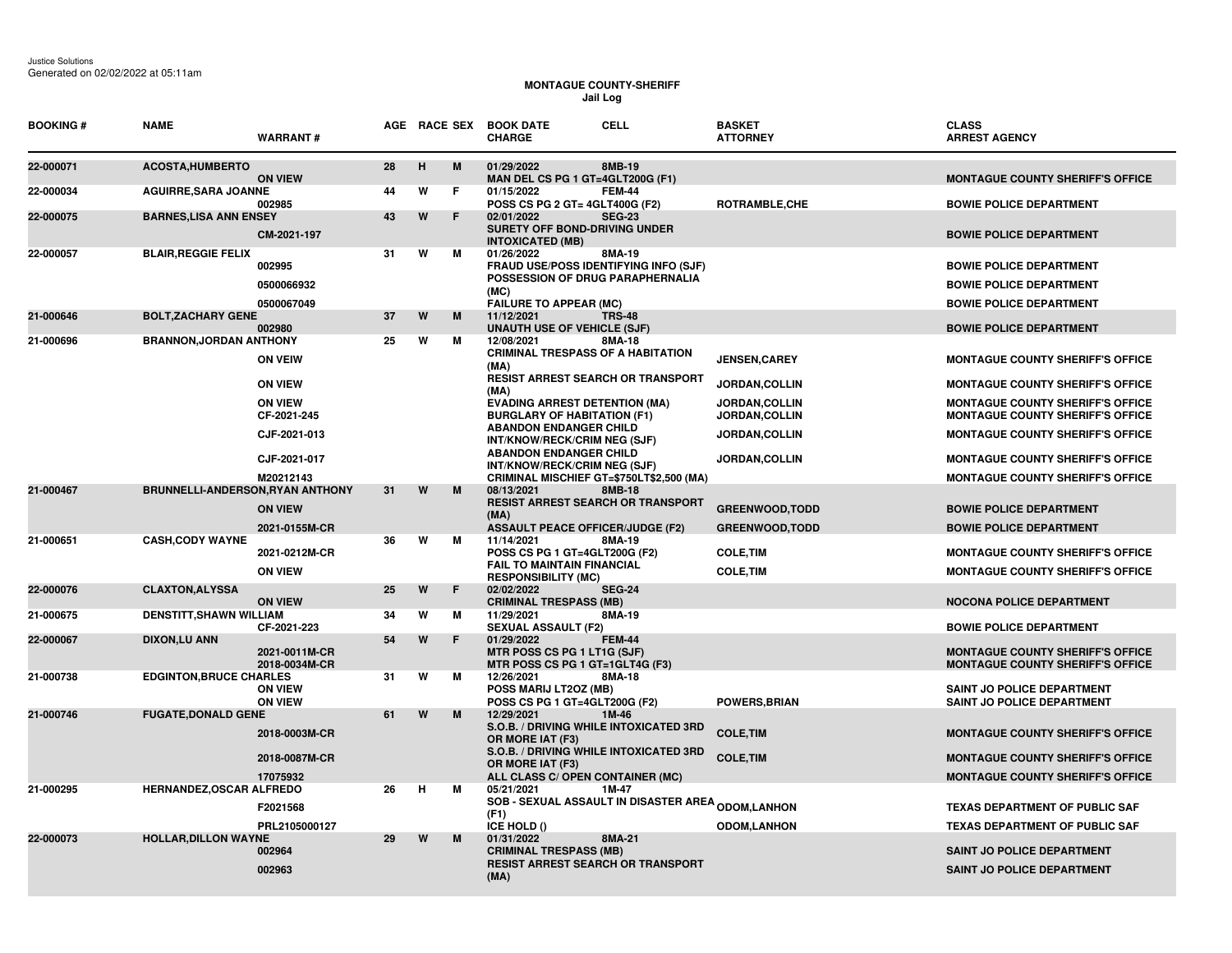|           |                               | 002962                                                                                                  |    |   |    | CRIMINAL MISCHIEF GT=\$750LT\$2,500 (MA)                                                                                                                                                                                                                |                                                                              | <b>SAINT JO POLICE DEPARTMENT</b>                                                                                                                                                                                                                              |
|-----------|-------------------------------|---------------------------------------------------------------------------------------------------------|----|---|----|---------------------------------------------------------------------------------------------------------------------------------------------------------------------------------------------------------------------------------------------------------|------------------------------------------------------------------------------|----------------------------------------------------------------------------------------------------------------------------------------------------------------------------------------------------------------------------------------------------------------|
| 21-000679 | <b>HOWARD, MARCY LYNN</b>     | F1530580L<br>CF-2021-241                                                                                | 47 | W | F. | 11/30/2021<br><b>FEM-43</b><br>SOB - MAN DEL CS PG 1 GT=4GLT200G (F1)<br>POSS CS PG 1 LT1G (SJF)                                                                                                                                                        |                                                                              | <b>MONTAGUE COUNTY SHERIFF'S OFFICE</b><br><b>MONTAGUE COUNTY SHERIFF'S OFFICE</b>                                                                                                                                                                             |
| 21-000701 | HULEN, REBECCA DANIELLE       | CM-2021-263                                                                                             | 31 | W | F  | POSS MARIJ LT2OZ (MB)<br>12/09/2021<br><b>FEM-43</b>                                                                                                                                                                                                    |                                                                              | <b>MONTAGUE COUNTY SHERIFF'S OFFICE</b>                                                                                                                                                                                                                        |
| 22-000056 | <b>LEMONS, DANIEL DEWAYNE</b> | 2021-0123M-CR                                                                                           | 36 | W | м  | MAN DEL CS PG 1 GT=4GLT200G (F1)<br>8MA-18<br>01/25/2022                                                                                                                                                                                                |                                                                              | <b>MONTAGUE COUNTY SHERIFF'S OFFICE</b>                                                                                                                                                                                                                        |
|           |                               | CF-2022-123                                                                                             |    |   |    | UNLAWFUL POSSESSION FIREAM BY FELON<br>(F3)                                                                                                                                                                                                             |                                                                              | <b>MONTAGUE COUNTY SHERIFF'S OFFICE</b>                                                                                                                                                                                                                        |
|           |                               | CF-2022-125<br>CF-2022-124<br><b>ON VIEW</b><br>CF-2022-133                                             |    |   |    | POSS CS PG 1 LT1G (SJF)<br>THEFT PROP GT=\$2,500LT\$30K (SJF)<br>POSS DANGEROUS DRUG (MA)<br>THEFT PROP GT=\$2,500LT\$30K (SJF)                                                                                                                         |                                                                              | <b>MONTAGUE COUNTY SHERIFF'S OFFICE</b><br><b>MONTAGUE COUNTY SHERIFF'S OFFICE</b><br><b>MONTAGUE COUNTY SHERIFF'S OFFICE</b><br><b>MONTAGUE COUNTY SHERIFF'S OFFICE</b>                                                                                       |
| 21-000747 | <b>MCGEE,KEVIN SCOTT</b>      | <b>ON VIEW</b>                                                                                          | 50 | W | M  | 12/30/2021<br>8MB-21<br><b>AGG ASSAULT DATE/FAMILY/HOUSE</b>                                                                                                                                                                                            |                                                                              | <b>BOWIE POLICE DEPARTMENT</b>                                                                                                                                                                                                                                 |
| 21-000744 | <b>MONEY, WESLEY FRANKLIN</b> |                                                                                                         | 25 | w | М  | <b>W/WEAPON (F1)</b><br>12/29/2021<br>8MB-21                                                                                                                                                                                                            |                                                                              |                                                                                                                                                                                                                                                                |
|           |                               | <b>ON VIEW</b><br><b>ON VIEW</b>                                                                        |    |   |    | <b>EVADING ARREST DETENTION (MA)</b><br>POSSESSION OF STOLEN PROPERTY (MB)<br><b>FRAUD USE/POSS IDENTIFYING INFO #</b>                                                                                                                                  |                                                                              | <b>BOWIE POLICE DEPARTMENT</b><br><b>BOWIE POLICE DEPARTMENT</b>                                                                                                                                                                                               |
|           |                               | <b>ON VIEW</b>                                                                                          |    |   |    | <b>ITEMS 5LT10 (F3)</b>                                                                                                                                                                                                                                 | JORDAN, COLLIN                                                               | <b>BOWIE POLICE DEPARTMENT</b>                                                                                                                                                                                                                                 |
|           |                               | <b>ON VIEW</b><br>2021-0142M-CR                                                                         |    |   |    | POSS DANGEROUS DRUG (MA)<br>CAPIAS/MTP-POSS CS PG 1 LT1G (SJF)                                                                                                                                                                                          | <b>JORDAN,COLLIN</b><br>JORDAN, COLLIN                                       | <b>BOWIE POLICE DEPARTMENT</b><br><b>BOWIE POLICE DEPARTMENT</b>                                                                                                                                                                                               |
| 22-000011 | <b>NAIL, AARON EUGENE JR</b>  | <b>ON VIEW</b>                                                                                          | 37 | W | M  | 01/06/2022<br>8MA-19<br>POSS CS PG 1 GT=1GLT4G (F3)                                                                                                                                                                                                     | <b>POWERS, BRIAN</b>                                                         | <b>BOWIE POLICE DEPARTMENT</b>                                                                                                                                                                                                                                 |
| 22-000022 | <b>NEISS, JERRY ALAN</b>      | F20212625                                                                                               | 35 | w | м  | 01/12/2022<br>8MB-21<br>FAIL TO COMPLY SEX OFF DUTY TO REG                                                                                                                                                                                              | JORDAN, COLLIN                                                               | <b>MONTAGUE COUNTY SHERIFF'S OFFICE</b>                                                                                                                                                                                                                        |
| 22-000065 | PADGETT, AMY ELIZABETH        |                                                                                                         | 25 | W | F  | LIFE/ANNUAL (F3)<br>01/29/2022<br><b>FEM-43</b>                                                                                                                                                                                                         |                                                                              |                                                                                                                                                                                                                                                                |
|           |                               | 2020-0042M-CR<br>2020-0153M-CR<br>2020-0154M-CR<br>2021-0192M-CR                                        |    |   |    | <b>MTR - BURGLARY OF HABITATION (F2)</b><br>MTP - POSS CS PG 1 GT=1GLT4G (F3)<br>MTP - POSS CS PG 1 LT1G (F)<br>MTP - POSS CS PG 1 GT=4GLT200G (F2)                                                                                                     | <b>COLE, TIM</b><br><b>COLE, TIM</b><br><b>COLE, TIM</b><br><b>COLE, TIM</b> | <b>SAINT JO POLICE DEPARTMENT</b><br><b>SAINT JO POLICE DEPARTMENT</b><br>SAINT JO POLICE DEPARTMENT<br><b>SAINT JO POLICE DEPARTMENT</b>                                                                                                                      |
| 21-000266 | <b>SANDERS, LANE JOSEPH</b>   |                                                                                                         | 25 | W | м  | 05/07/2021<br>8M-16                                                                                                                                                                                                                                     |                                                                              |                                                                                                                                                                                                                                                                |
|           |                               | 2020-0133M-CR<br>2020-0134M-CR                                                                          |    |   |    | MTP - POSS CS PG 1 GT=4GLT200G (F2)<br>MTP - EVADING ARREST DETENTION W/VEH Williams, Roger<br>OR WATERCRAFT (SJF)                                                                                                                                      | <b>WILLIAMS, ROGER</b>                                                       | <b>BOWIE POLICE DEPARTMENT</b><br><b>BOWIE POLICE DEPARTMENT</b>                                                                                                                                                                                               |
|           |                               | <b>ON VIEW</b>                                                                                          |    |   |    | <b>RESIST ARREST SEARCH OR TRANSPORT</b><br>(MA)                                                                                                                                                                                                        | Williams, Roger                                                              | <b>BOWIE POLICE DEPARTMENT</b>                                                                                                                                                                                                                                 |
| 21-000709 | SMITH, CACIA ALEXANDRIA       |                                                                                                         | 27 | W | F  | 12/14/2021<br><b>FEM-44</b>                                                                                                                                                                                                                             |                                                                              |                                                                                                                                                                                                                                                                |
|           |                               | CJF-2021-014                                                                                            |    |   |    | <b>ABANDON ENDANGER CHILD</b><br>INT/KNOW/RECK/CRIM NEG (SJF)<br><b>ABANDON ENDANGER CHILD</b>                                                                                                                                                          | <b>MARSH,LEE ANN</b>                                                         | <b>MONTAGUE COUNTY SHERIFF'S OFFICE</b>                                                                                                                                                                                                                        |
|           |                               | CJF-2021-016                                                                                            |    |   |    | INT/KNOW/RECK/CRIM NEG (SJF)                                                                                                                                                                                                                            | <b>MARSH,LEE ANN</b>                                                         | <b>MONTAGUE COUNTY SHERIFF'S OFFICE</b>                                                                                                                                                                                                                        |
| 21-000668 | <b>SMITH, COBY WAYNE</b>      |                                                                                                         | 33 | W | М  | 11/25/2021<br>8MA-18                                                                                                                                                                                                                                    |                                                                              |                                                                                                                                                                                                                                                                |
|           |                               | 2021-0004 M-CR                                                                                          |    |   |    | <b>MOTION TO REVOKE TAMP FAB PHYS</b><br><b>EVIDENCE W/ INT IMPAIR (F3)</b>                                                                                                                                                                             | <b>ALLEN,LAUREN</b>                                                          | <b>MONTAGUE COUNTY SHERIFF'S OFFICE</b>                                                                                                                                                                                                                        |
|           |                               | CR22015-3                                                                                               |    |   |    | PROBATION VIOLATION ASSAULT FAM/MEM<br><b>IMPEED BREATH (SJF)</b>                                                                                                                                                                                       |                                                                              | <b>MONTAGUE COUNTY SHERIFF'S OFFICE</b>                                                                                                                                                                                                                        |
|           |                               | CR-80381-3                                                                                              |    |   |    | PROBATION VIOLATION POSS CS PG 3 LT<br>28G (SJF)                                                                                                                                                                                                        |                                                                              | <b>MONTAGUE COUNTY SHERIFF'S OFFICE</b>                                                                                                                                                                                                                        |
|           |                               | CR-22019-5                                                                                              |    |   |    | PROBATION VIOLATION CREDIT CARD OR<br><b>DEBIT CARD ABUSE (SJF)</b>                                                                                                                                                                                     |                                                                              |                                                                                                                                                                                                                                                                |
| 22-000064 | <b>STEWART.BOBBY</b>          | 2020-0160M-CR                                                                                           | 56 | W | M  | 01/29/2022<br>8MA-18<br><b>MOTION TO REVOKE CONTROLLED</b><br><b>SUBSTANCE (SJF)</b>                                                                                                                                                                    |                                                                              | MONTAGUE COUNTY SHERIFF'S OFFICE                                                                                                                                                                                                                               |
| 22-000026 | <b>STEWART, SILVER SHADOW</b> |                                                                                                         | 25 | W | М  | 01/14/2022<br>8MB-19                                                                                                                                                                                                                                    |                                                                              |                                                                                                                                                                                                                                                                |
|           |                               | <b>ON VIEW</b><br><b>ON VIEW</b><br><b>ON VIEW</b><br><b>ON VIEW</b><br><b>ON VIEW</b><br>2021-0001M-CR |    |   |    | MAN DEL CS PG 2 OR 2-A GT=4GLT400G (F1) JORDAN, COLLIN<br>POSS MARIJ GT4OZLT=5LBS (SJF)<br>THEFT PROP GT=\$2,500LT\$30K (SJF)<br>MAN DEL CS PG 1 GT=1GLT4G (F2)<br><b>IMPERSONATE PUBLIC SERVANT (F3)</b><br><b>MOTION TO PROCEED W/ ADJ GUILT-POSS</b> | JORDAN, COLLIN<br><b>JORDAN.COLIN</b><br>JORDAN, COLLIN<br>JORDAN, COLLIN    | <b>MONTAGUE COUNTY SHERIFF'S OFFICE</b><br><b>MONTAGUE COUNTY SHERIFF'S OFFICE</b><br><b>MONTAGUE COUNTY SHERIFF'S OFFICE</b><br><b>MONTAGUE COUNTY SHERIFF'S OFFICE</b><br><b>MONTAGUE COUNTY SHERIFF'S OFFICE</b><br><b>MONTAGUE COUNTY SHERIFF'S OFFICE</b> |
| 21-000695 | <b>TRICE, DAVID JOEL</b>      |                                                                                                         | 51 | W | M  | CS PG1<1G (SJF)<br>12/07/2021<br>8MB-19                                                                                                                                                                                                                 |                                                                              |                                                                                                                                                                                                                                                                |
|           |                               | 2019-0113M-CR                                                                                           |    |   |    |                                                                                                                                                                                                                                                         | <b>MARSH,LEE ANN</b>                                                         | <b>MONTAGUE COUNTY SHERIFF'S OFFICE</b>                                                                                                                                                                                                                        |